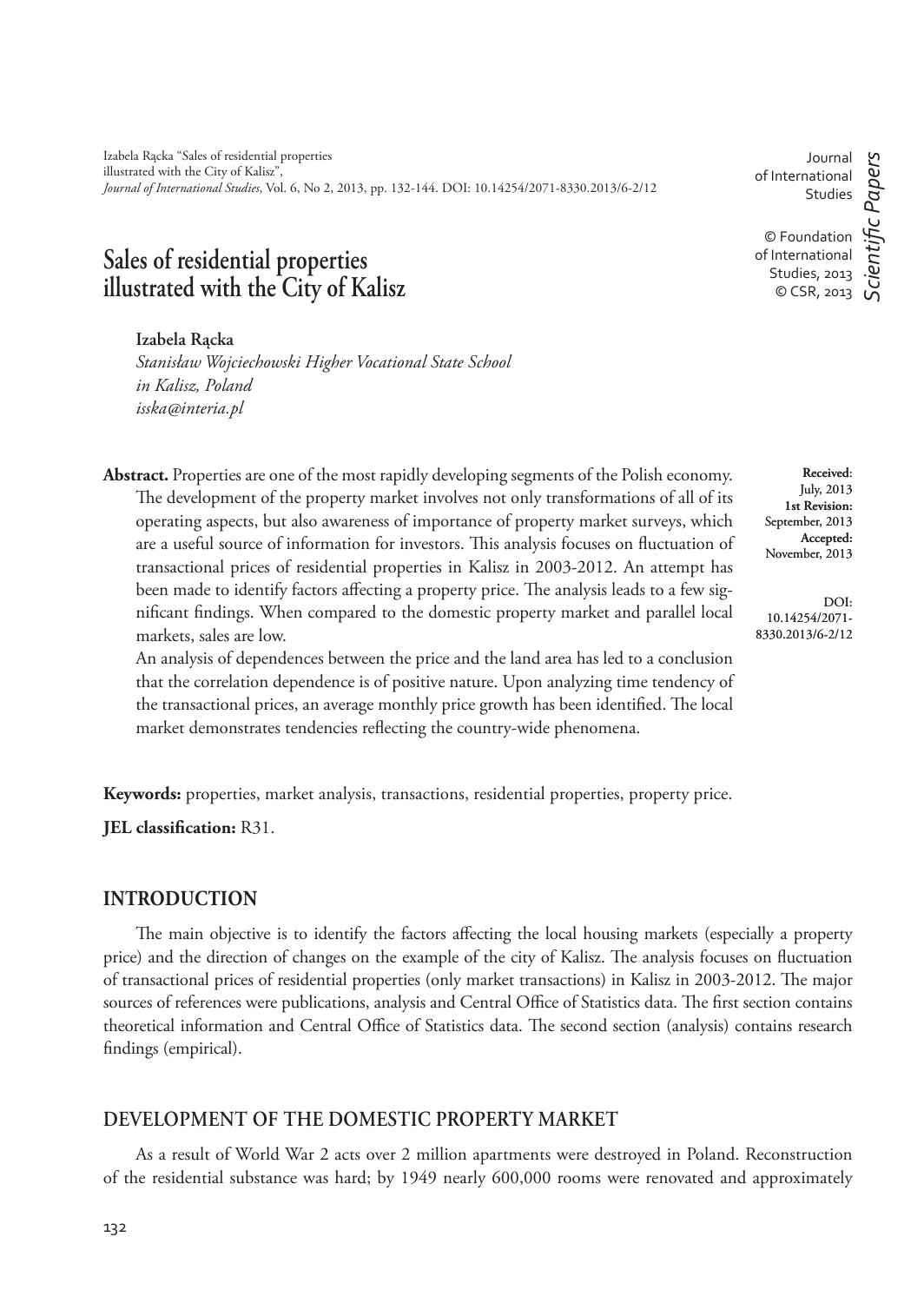300,000 were built. In December 1946 a decree of public management of residence and rental"<sup>1</sup> was passed which entitled housing authorities (presidium of the town or municipal national council) to allocate occupants to private flats in the biggest Polish towns Warsaw, Lodz, Gdansk, Lublin, Cracow, Katowice and Poznan. In 1951 it was extended onto the whole territory of Poland. In the times of the Polish People's Republic, as a result of inefficient communist economy, application of obsolete building technologies and the fact that the residential building industry – unlike heavy industry – was not a priority sector of the economy. Flats were in short supply. In the second half of 1960's development of residential building industry in Poland clearly gathered speed. However, flats were built with savings in mind; they were small and short, kitchens were dark. The 1970's were a peak of the Polish production potentials in the residential building market driven by changes in the then flat building policy and application of a new, very efficient technology – large-panel blocks of flats. After some time it turned out that the so-called "factories of buildings" manufacturing pre-fabricated large-size components to build residential buildings were not modernized and the "large panel" was frequently defective. The residential building policy was quantity-oriented and the quality of workmanship was ignored. In the 1980's the scale of national building investments decreased while unsatisfied housing needs of Poles grew. In 1989 the ratio of flats per 1000 people was only 289.

The property market in Poland has been in existence for slightly over 20 years and is not a well-developed market. The initial impact of political and economic transformations upon the emerging market was not positive; the number of flats commissioned during the last two decades is comparable (9% smaller) to that during the Polish peak of the 1970's (Nykiel, 2008). At the end of 2010 in Poland there were over 13.4 million flats (285 flats per 1000 people) according to the National Census in 2011. On 31 March 2011 the flat resources in Poland amounted to 13.7 million, half of which were located in blocks of flats (56.3%), single-family homes were  $42.4\%$  and a small number of flats were located in non-residential buildings  $(0.4\%)$ or in collective living objects  $(0.1\%)^2$ .



## Chart 1. Number of flats commissioned in Poland in 1950-2012

Source: self-study based on L. Nykiel, Residential market in Poland, Bulletin 25/2008, Mortgage Credit Foundation, Warsaw 2008, p.69 and Central Office of Statistics (GUS) data.

The Polish residential building industry experienced the most serious problems in 1990's when having commissioned cooperative flats whose construction had begun before the political transformation, the number

<sup>1</sup>Decree of "public management of residence and rental" Journal 1946 No 4 sec. 27

<sup>&</sup>lt;sup>2</sup> Results of 2011 National Census, Basic information about demographic and social condition of the Polish population and housing resources, analysis prepared for the Demographic Congress on 22-23 March 2012, GUS, Warsaw, March 2012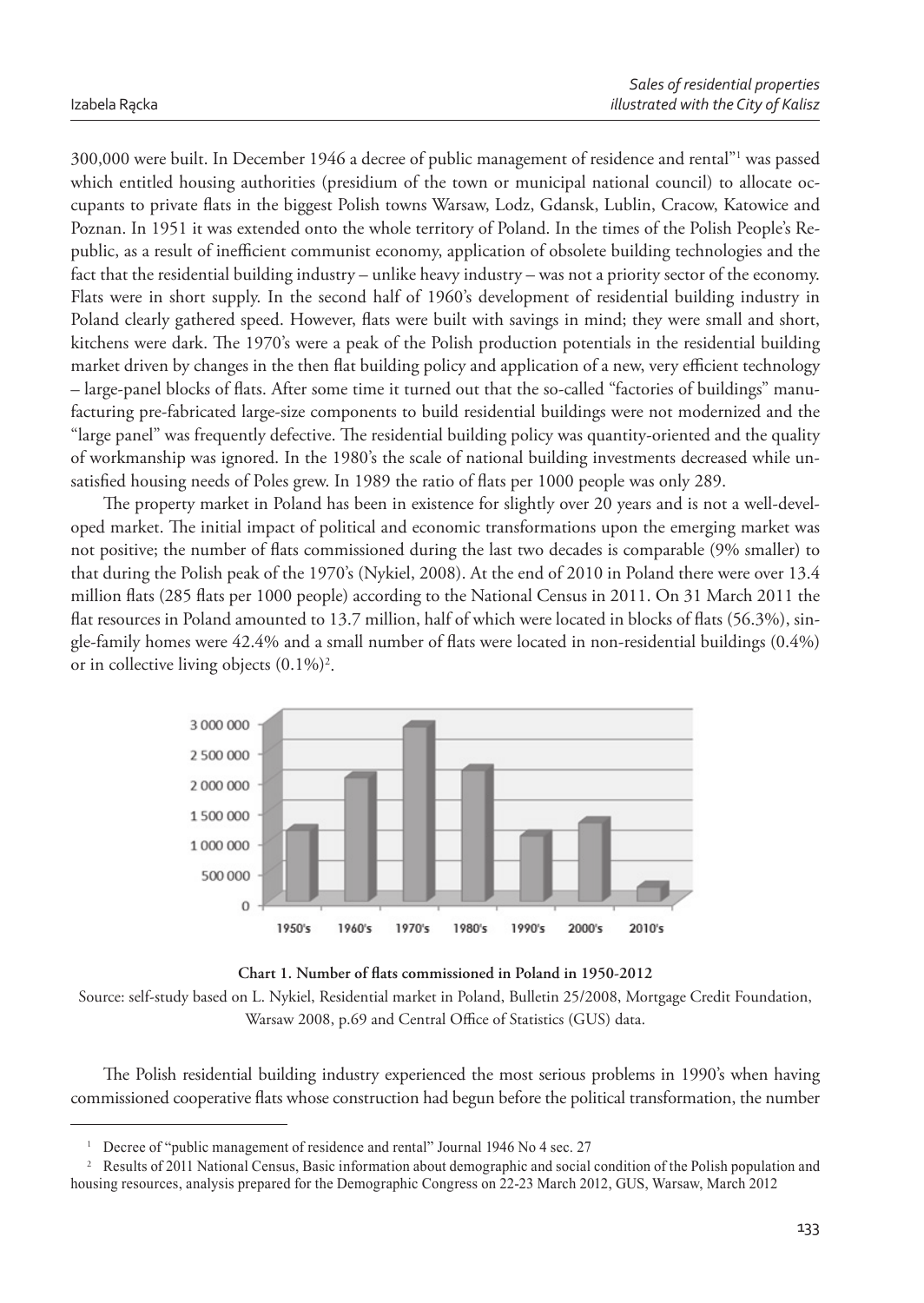of commissioned flats equalled that from forty years before. Limited public support, hyperinflation, and high interest rates – these are only a few factors which slowed down building development in the said period.

It is noteworthy though that in the 1990's activity of individual investors was stable (around 35,000 flats annually).

Activity of investors in the Polish housing market in 1991-2012 is shown in Chart 2.



Chart 2. Number of flats commissioned in Poland in 1991-2012 Source: self-study based on GUS data

The analysis of the property market in Poland between mid 1990's and 2008 shows a growing tendency of the residential building industry. A regular growth of commissioned flats ceased soon after the so-called "price boom" in the Polish property market followed by a collapse of the housing market (2003 witnessed a rapid growth of commissioned flats built by individual investors most likely resulting from a failure to register living houses built in previous years and triggered by announcements of thorough building inspections and high penalties).

Until 2008 the overall value of completed transactions rose. Chart 3 shows the above dependence. It also depicts a drop in transactions in 2008 vs. 2007 by almost 10% while the value of transactions grew by 7% (9% within town borders). In 2009 further reduction of property sales in Poland took place.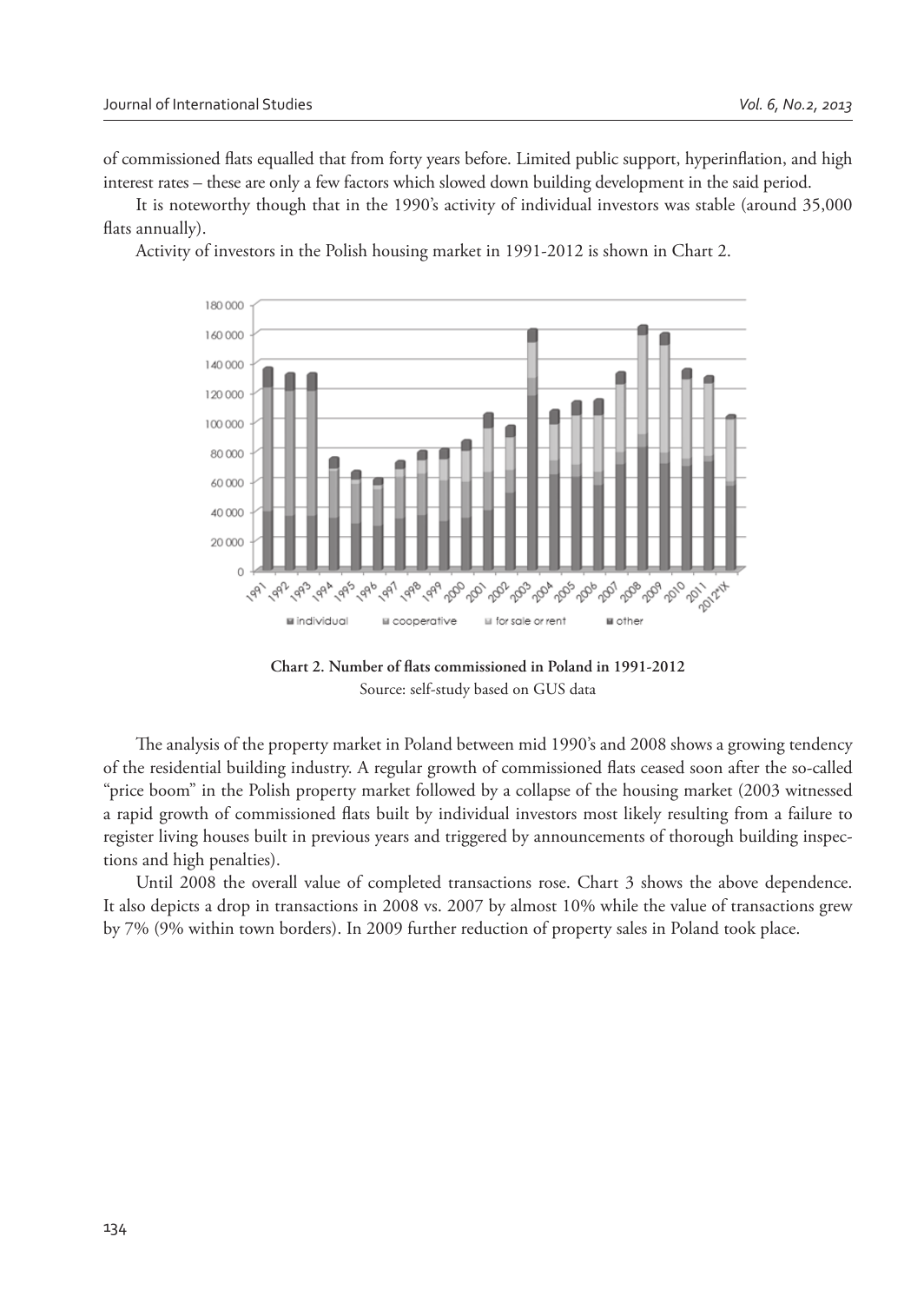

### **Chart 3. Number and value of transactions in the property market in Poland in 2003-2011 (within and outside town borders) in billions of zlotys.**

Source: self-study based on property purchase/sale transactions in 2008, Institute of Urban Development, Cracow, September 2009 and Property sales in 2011. Statistical data and studies, Central Office of Statistics, Warsaw 2012.

The increased value of transactions in recent years in Poland demonstrates several particular tendencies: proportions between the number of market and non-market transactions change (the share of market transactions is growing), the number of transactions involving residential buildings and flats is getting smaller while interest in other kinds of properties (including but not limited to commercial and industrial properties)<sup>3</sup> is rising. Development of the Polish property market is also witnessing a decline of transactions where the State Treasury or a municipality is a party whereas participation of other entities in the property sales is becoming larger. Transformations are present in all aspects of the property market such as establishing and recently adjusting the law to the Community requirements, establishing principles of property sales or entities operating in the market. Therefore, it is essential awareness of importance of property market surveys become higher as they may be a significant source of information for investors.

The large majority of property transactions involve residential properties. In order to demonstrate dependences present in the local property market as compared to the country-wide market, fluctuation of transactional prices of residential properties in 2003-2012 in Kalisz has been analyzed.

## **PROPERTY MARKET IN KALISZ**

Kalisz is a county town, the second largest town in Wielkopolska, covering almost 70 km<sup>2</sup> and over 101,000 inhabitants<sup>4</sup>. The town is characterized by a developed urban infrastructure and is a centre of textile,

<sup>&</sup>lt;sup>3</sup> comp. Purchase/sale property transactions in 2007, Central Office of Statistics, Warsaw, September 2008, p. 20-22 and Property sales in 2010, Central Office of Statistics, Warsaw, 2011

<sup>4</sup> 101 396, status as on 31.12.2012.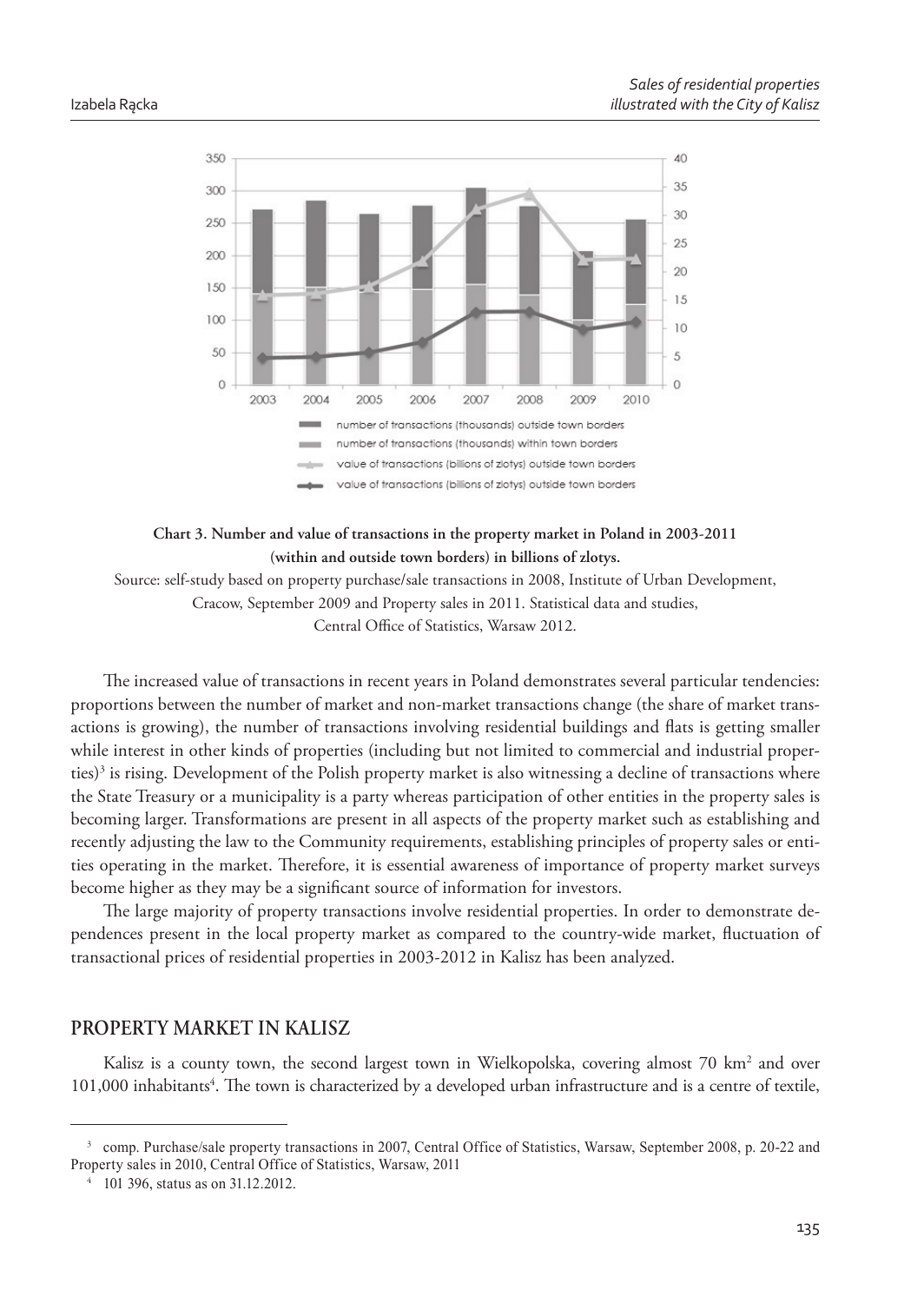food and aircraft industries. The unemployment rate is lower than the national average and amounts to 7.6%. Kalisz has almost 12,000 registered business entities, including 130 foreign ones, which are the largest employers in the town. The property market in Kalisz is an emerging one especially as regards commercial areas. Residential areas are developed to a large extent; new plots are formed by splitting large plots in non-urbanized areas. Multi-family housing sector in Kalisz has been rapidly developing since 1998; the investors include Kalisz developers, housing cooperatives and individual investors. In recent years single-family homes and blocks of flats tend to concentrate on the outskirts and in suburban areas. Since a few years ago a tendency has shown to change the function of properties located in the town centre – from residential to services. However, progress in this field is insufficient.

An equally important aspect of the development of the local property market is local site development plans to be developed and adopted by the Town Council in Kalisz. In recent years development plans have been created for both residential and commercial areas. As a result, interest in those lands among domestic and foreign investors is growing. The local plans designating lands for single-family homes are accompanied by the town's infrastructure investments, in particular, in roads and sewage systems (a sewage network of over 95 km has been built as well as 52.9 km of roads in Kalisz since 2005 which is 31% increase in 2005-2011)<sup>5</sup>.

### **ANALYSIS OF THE RESIDENTIAL PROPERTY MARKET IN KALISZ IN 20032012**

The analysis involved residential property transactions (undeveloped lands, houses) in Kalisz from 01.01.2003 (lands) and from 01.01.2006 (houses) till 31.12.2012.



**Figure 1. Precincts and zones of attraction in Kalisz** Source: self-study.

<sup>5</sup> Data by the Municipal Road Authority in Kalisz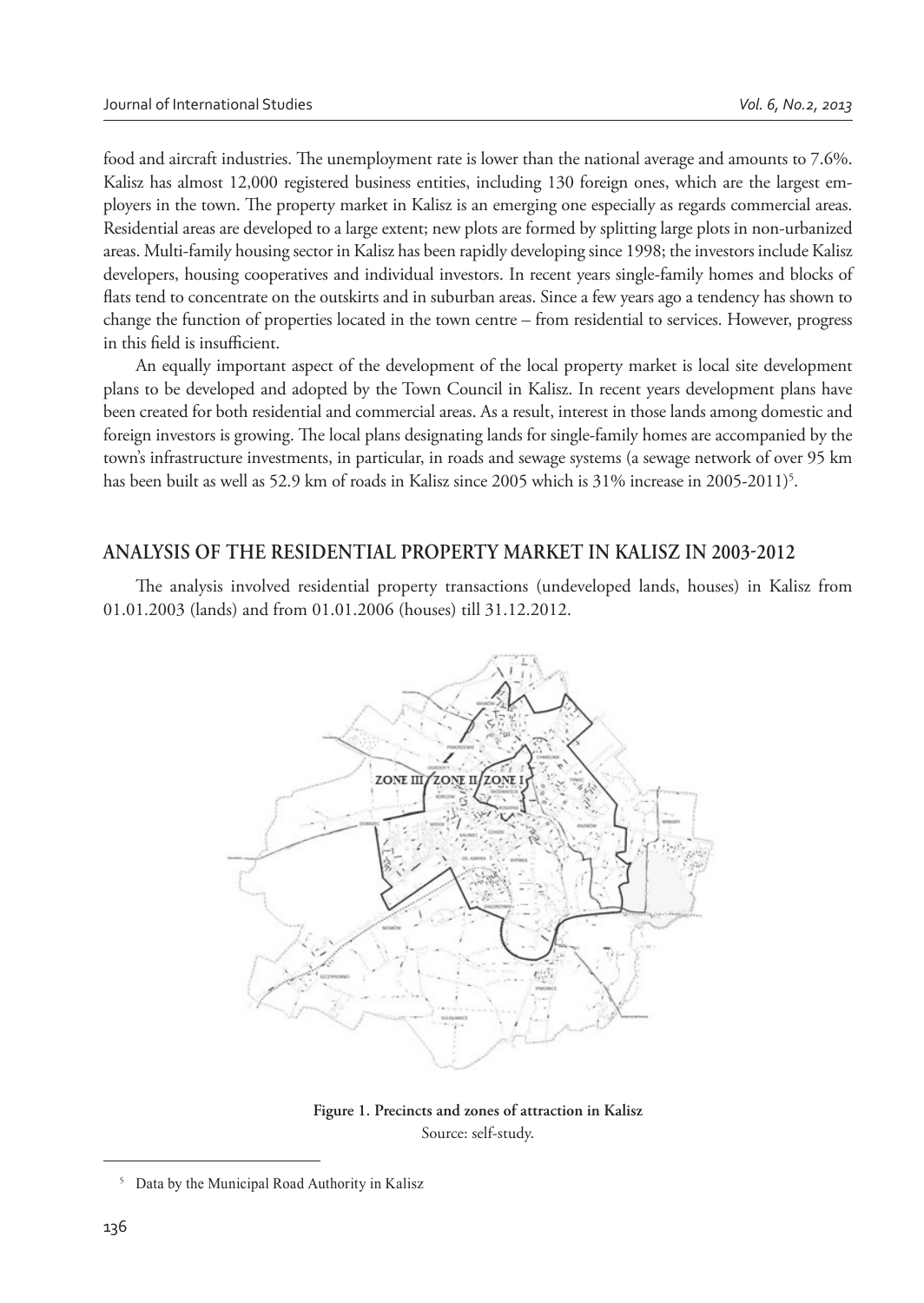# **ANALYSIS OF THE MARKET OF UNDEVELOPED PROPERTIES DESIGNATED FOR RESIDENTIAL BUILDINGS IN KALISZ IN 2003-2012**

Table 1

Number of transactions – undeveloped land properties intended for single-family homes in Kalisz in 2003-2012 divided into zones

| Zone/Year | 2003                             | 2004 | 2005 | 2006 | 2007                          | 2008 | 2009 | 2010 | 2011                     | 2012 | 2003-2012 |
|-----------|----------------------------------|------|------|------|-------------------------------|------|------|------|--------------------------|------|-----------|
|           | 42                               | 39   |      | 10   | 41                            | 40   | 44   | 23   | $\overline{\phantom{0}}$ | 18   | 294       |
|           | 1 <sub>2</sub><br>$\overline{1}$ | 35   |      | 26   | 21                            | 49   | 29   | 64   | 43                       |      | 323       |
| Kalisz    | 54                               | 74   | 26   | 45   | $\overline{\phantom{a}}$<br>2 | 89   | 73   | 87   | 60                       |      | 617       |

Source: self-study

Most building lands were sold in precincts of single-family home nature – the second most attractive zone (in recent years a growing tendency is seen in transaction on the town outskirts), the fewest in precincts other than single-family building estates. The town centre (compact, multi-family centre building development) had no transactions involving single-family lands. In 2003-2008 the number of transactions grew, after 2010 it is clearly declining.

Most plots sold (almost half) had an area between 500 m<sup>2</sup> and 1000 m<sup>2</sup>, every fourth plot was less than 500 m<sup>2</sup>. The areas of single-family housing plots up to 1000 m<sup>2</sup> are characteristic of properties situated in the urban areas. This dependence is visible in the town's division into zones of attraction: in zone two one of three plots sold has an area above 1000 m<sup>2</sup>, zone three has fewer plots of area up to 500 m<sup>2</sup>; bigger plots prevail offering more space to arrange a garden.

The most frequent sellers are natural persons. Almost all transactions concerned a title to land; in the last decade sales involving perpetual lease of land in Poland are going down; in 2010 those transactions made only 0.039% of total land sold and 0.001% of housing land sold, in 2011 – 0.017 of total land sold whereas there sales of perpetual lease of housing land were none. The situation of undeveloped residential properties in Kalisz market is similar.



**Chart 4. Average area [m2] of undeveloped plots intended for single-family homes sold in Kalisz in 2003-2012 divided into zones** Source: self-study.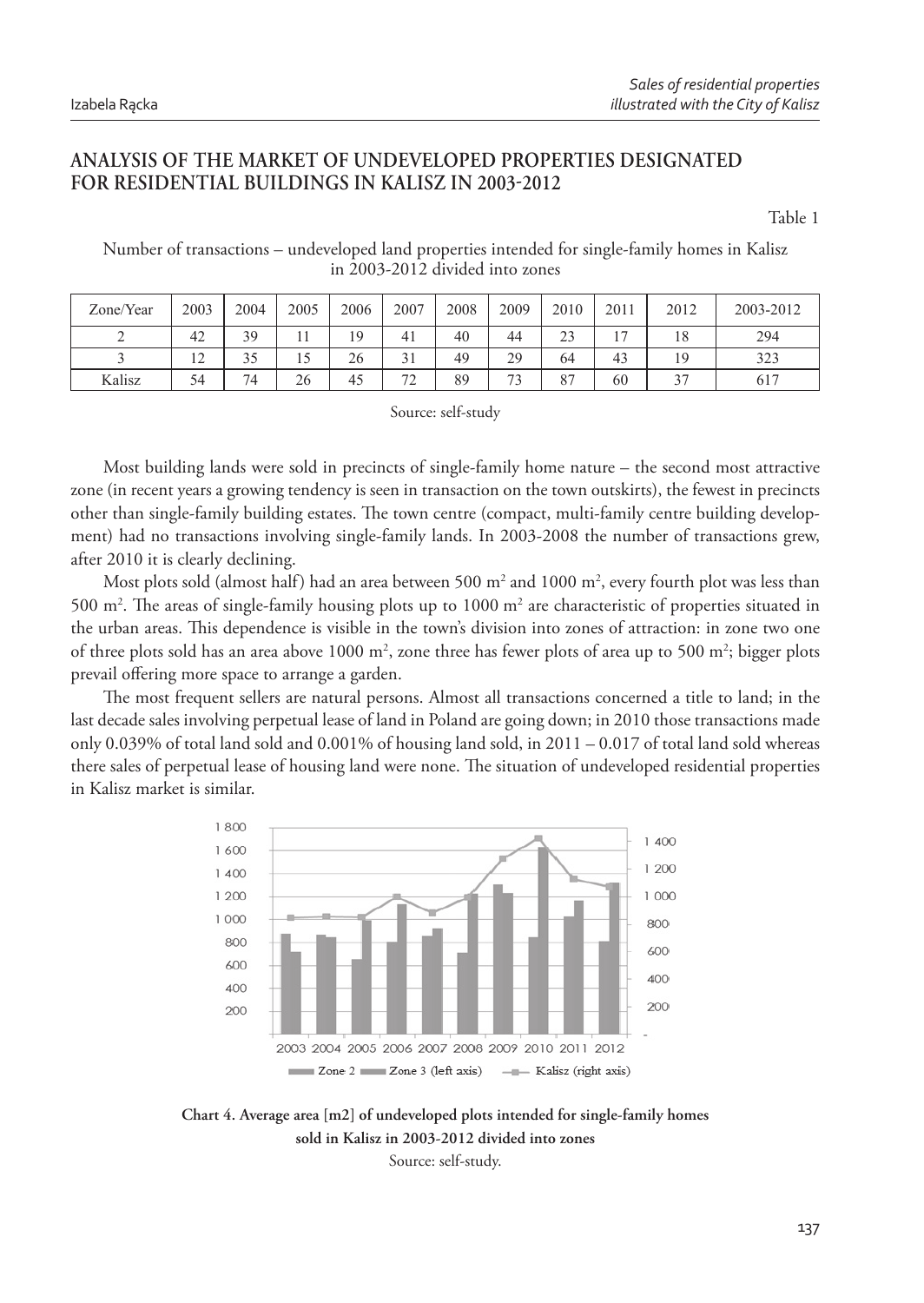The average size of a plot sold in 2003-2012 in Kalisz was 1058 m2. The average diversity of the analyzed pool of lands for their area is 983 m2. The differences are clear between the average size of the plot in the second and third zones of attraction, where 294 and 323 transaction were concluded respectively. The average size of the plot in the third zone of attraction was bigger than that in zone two by 33%.



**Chart 5. Plot area structure**  Source: self-study.

The land distribution if asymmetrical and right hand-sided though very poor with the asymmetry ratio of As=0,06: the average plot area  $(1058 \text{ m}^2)$  is bigger than the most common one in the analyzed pool  $(1000 \text{ m}^2)$ .

Comparison of the data throughout the analyzed period requires their standardization. Therefore, an attempt has been made to identify the development tendency of transactional prices in the residential property market – slow, regular and systematic changes of a specific phenomenon observed in a sufficiently long span of time and being a result of key causes. In order to identify a tendency a long time should be used; the tendency function has been calculated for an average price of a square metre for plots sold in monthly intervals in 2003-2012. To identify the trend's function an analytical method was employed which matches a specific mathematical function to the whole time span. Based on unit transactional prices used during the analysis, the trend's function formula has been established. The calculated trend's function of the second kind takes form of  $\hat{y} = 0.58x + 78.29$ . It means that the average price of one square metre rose month by month by PLN 0.58 whereas its theoretical value in the period immediately preceding the analysis that is in December 2002 amounted to PLN 78.29. It was found out that the average increase in prices of undeveloped plots intended for single-family homes in Kalisz property market in 2003-2012 was 0.74% monthly.

From the very beginning of the analyzed period the average price of one square metre was characterized by a growing tendency with a slight drop in 2011. In the last analyzed year the average price doubled when compared to 2003.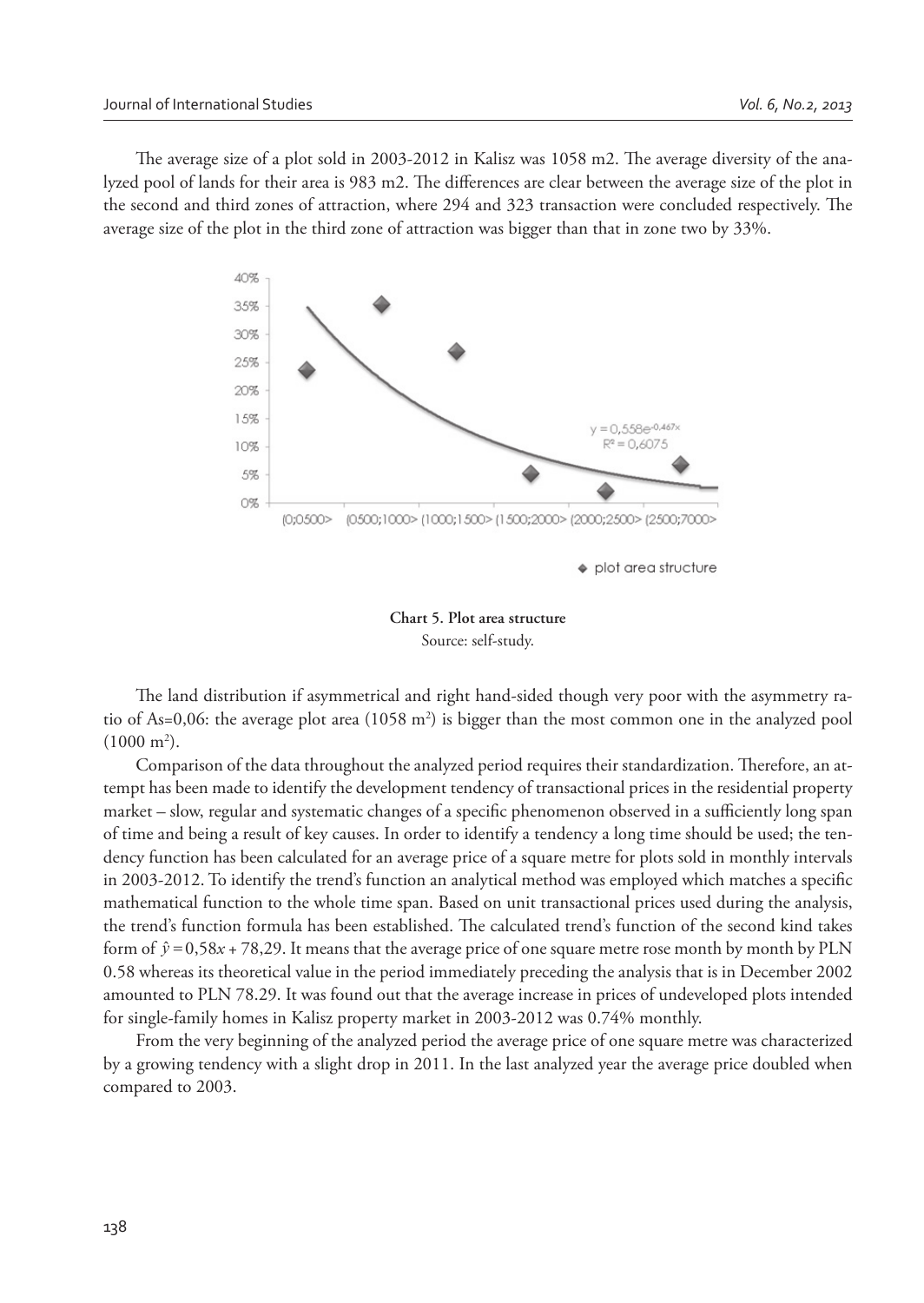

**Chart 6. Average land price [PLN/m2]** Source: self-study

Average prices for individual area ranges are shown in Table 2.

Table 2

| Average land price [PLN/m2] depending on the area in Kalisz in 2003-2012 |
|--------------------------------------------------------------------------|
|--------------------------------------------------------------------------|

| Area/<br>Year $20$ | 03 | 04 | 05 | 06 | 07  | 08  | 09  | 10  | 11  | 12  | $03 - 12$ |
|--------------------|----|----|----|----|-----|-----|-----|-----|-----|-----|-----------|
| (0.0500)           | 66 | 61 | 82 | 93 | 80  | 109 | 139 | 127 | 93  | 74  | 94        |
| (0500;1000)        | 46 | 45 | 42 | 56 | 76  | 104 | 115 | 115 | 108 | 124 | 86        |
| (1000; 1500)       | 32 | 42 | 42 | 40 | 66  | 81  | 74  | 75  | 74  | 79  | 65        |
| (1500;2000)        | 31 | 42 | 50 | 42 | 65  | 34  | 47  | 74  | 184 | 87  | 66        |
| (2000; 2500)       | 24 |    | 25 | 28 | 20  | 44  | 30  | 39  | 93  | 42  | 43        |
| (2500;7000)        | 58 | 24 |    | 69 | 103 | 54  | 79  | 42  | 80  | 79  | 60        |
| Suma końcowa       | 49 | 49 | 51 | 55 | 75  | 92  | 100 | 93  | 95  | 98  | 78        |

Source: self-study

The average price of undeveloped plots intended for single-family homes in Kalisz in 2003-2012 was 78 PLN/m<sup>2</sup> (taking into account the time tendency: 98 PLN/m<sup>2</sup>). In the individual area ranges, the highest average unit price was observed for plots with area under 500 m<sup>2</sup> (94 PLN/m<sup>2</sup>).

A reduction in land unit prices was observed as the area increased: plots over 500  $\mathrm{m}^2$  to 1000  $\mathrm{m}^2$  inclusive were sold on average at a price 9% lower than the price of smallest area plots, among plots over  $1000 \text{ m}^2$ and not more than  $1500 \text{ m}^2$  the average selling price was at 69% of that of the smallest area plots.

The selling price of one square metre deviates by PLN 49 from the average. The distribution of the plot's average unit price as asymmetrical and right hand-sided – the average price of one square metre is higher than the most common price of one square metre while this asymmetry is fairly strong (asymmetry ratio As  $= 0.58$ ).

Between transactional prices and area of the plots sold in Kalisz in 2003-2012 is a positive linear correlation (average dependence, Pearson's linear correlation coefficient is 0.47).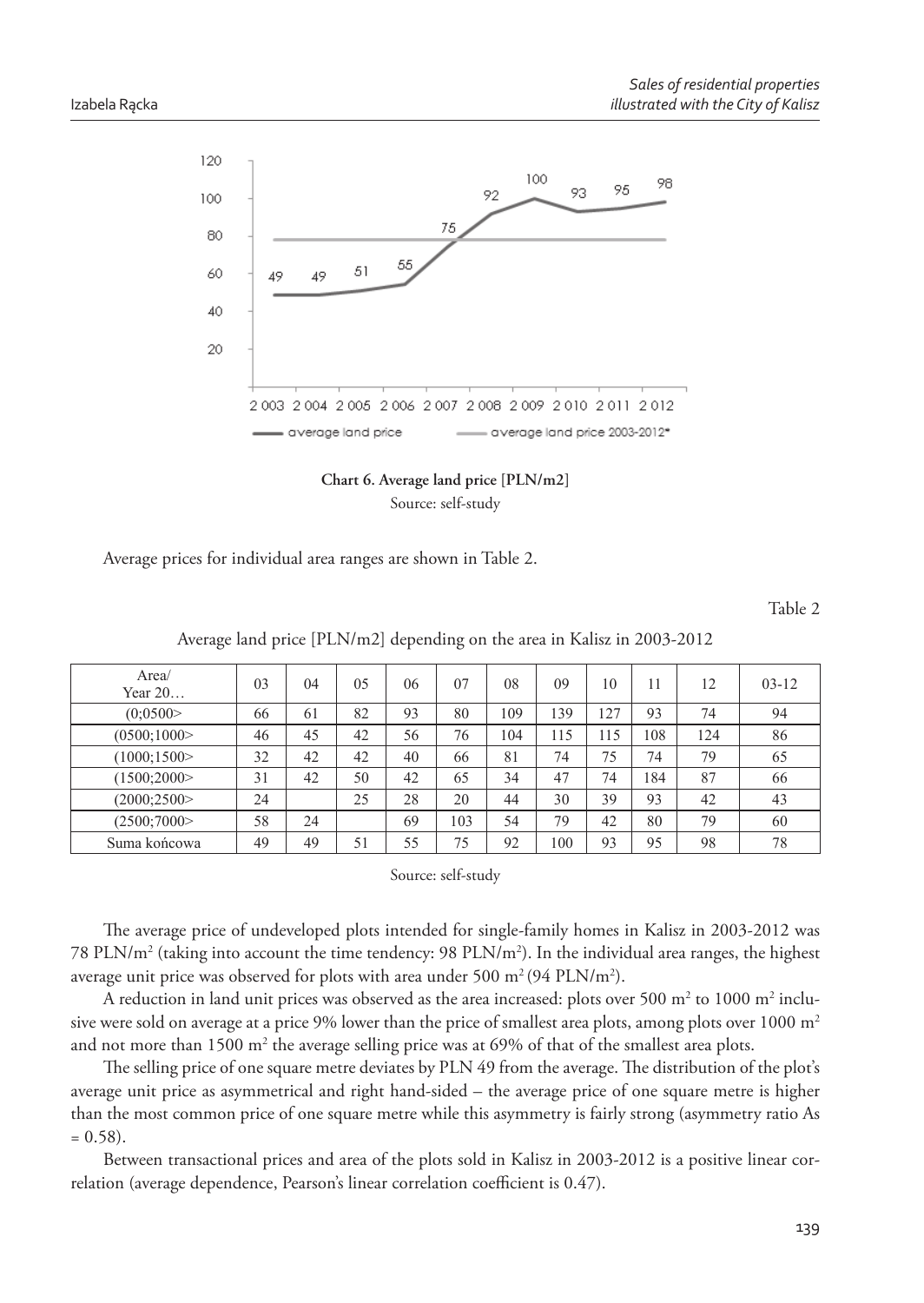

**Chart 7. Dependence between the price [PLN] and the plot area [m2]**  Source: self-study

The determination coefficient during the analysis period was 0.22, which means that only 22% of transactional price variances were justified by different land areas. Therefore, a conclusion arises that the land price is also affected by other factors (Rącka, 2009).

# **ANALYSIS OF THE MARKET OF PROPERTIES BUILT UP**  WITH RESIDENTIAL BUILDINGS IN KALISZ IN 2006-2012

The number of data describing homes sold in terms of characteristics included in the analysis looks as follows in respective years.

Table 3

| Zone/Year | 2006 | 2007     | 2008 | 2009         | 2010           | 2011      | 2012                             | 2006-2012 |
|-----------|------|----------|------|--------------|----------------|-----------|----------------------------------|-----------|
|           |      |          |      |              |                |           |                                  |           |
|           |      | n.<br>∠⊥ | 24   | 18           | 20             | 25<br>ن ک |                                  | 176       |
|           | 28   | 10       | 10   | $\sim$<br>-4 | 1 <sub>2</sub> | 16        | 1 <sub>2</sub><br>$\overline{1}$ | 110       |
| Kalisz    | 83   | $\sim$   | 34   | 39           | 34             | 42        | 29                               | 292       |

Number of transactions – properties built up with residential buildings in Kalisz in 2006-2012 divided into zones

Source: self-study

Most homes were sold in single-family residential precincts; the fewest in multi-family precincts. Every third home was located on the town outskirts, 5% in the centre zone, other in intermediate zones. In 2006 a record number of transactions were concluded regarding land properties built up with single-family homes which was to a large extent caused by expiring building relief (for those who in 2002-2006 incurred a building credit or a credit to repay a building credit for building or purchasing a new residential building or a residential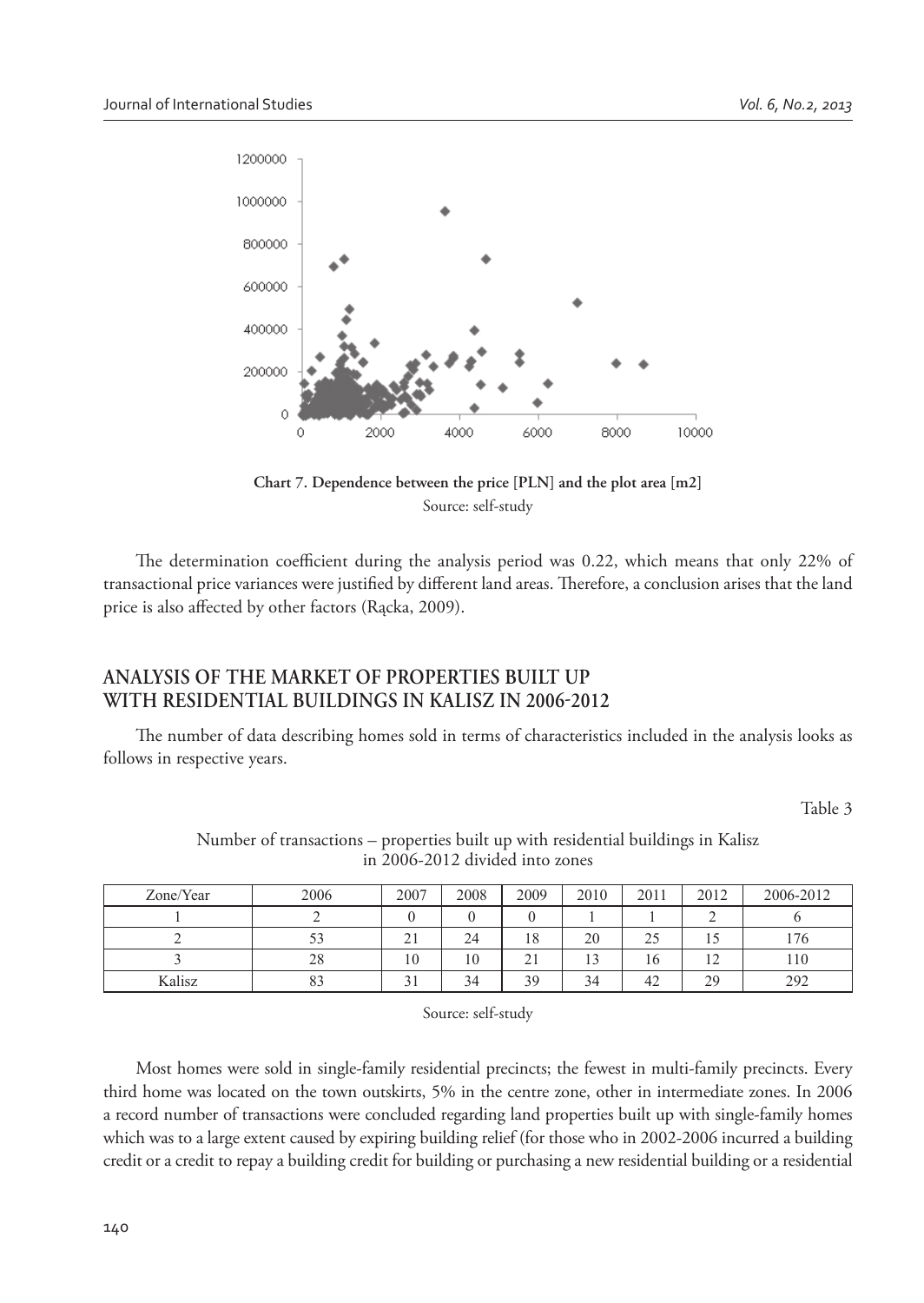premises; deductions can be made by the credit repayment date not later, however, than by 31.12.2027). In the following year the number of transactions dropped by two thirds only to slowly increase in the following year.



**Chart 8. Number of transactions – properties built up with residential buildings in Kalisz in 2006-2012 divided by area and zone of attraction** Source: self-study.

The area of analyzed homes was divided into the above-mentioned ranges. Every second home had an area from  $100 \text{ m}^2$  to  $150 \text{ m}^2$ , every third home was small (up to  $100 \text{ m}^2$ ), and every fifth had an area over 150 m<sup>2</sup>. Most frequently sold single-family homes had an area of 134 m<sup>2</sup>; the average variance of the analyzed pool for the area is 69 m<sup>2</sup>.

The most frequent seller is a natural person. The City of Kalisz is hardly ever a seller, it is a buyer in most cases when designating a property to a public purpose.

An average size of a home sold in 2006-2012 in Kalisz was 149 m<sup>2</sup>, and throughout the analysis period it looked as follows:



**Chart 9. Average area of residential buildings in Kalisz in 2006-2012 divided by zone of attraction** Source: self-study.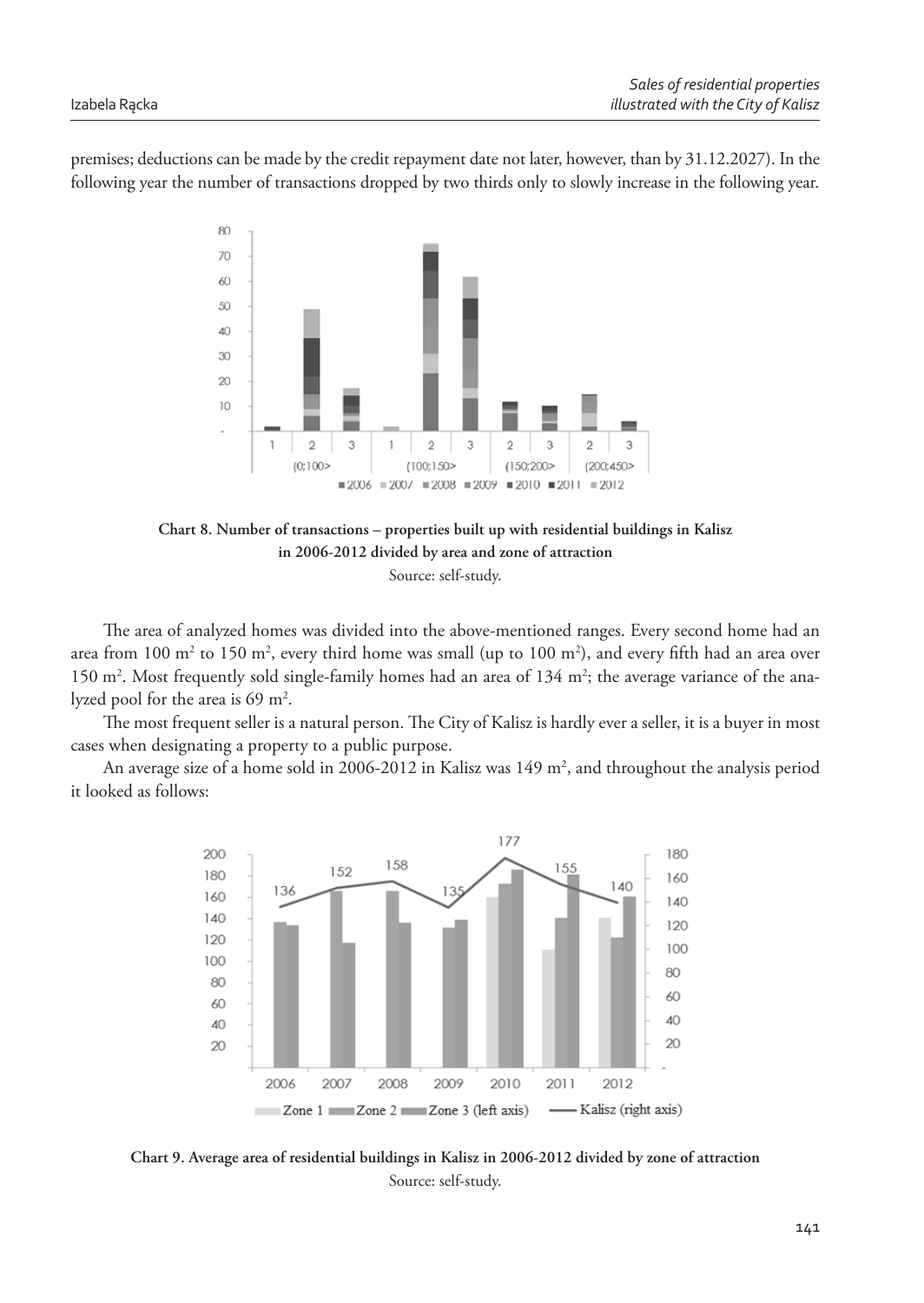Average areas of residential buildings are similar for individual zones of attraction. Interesting results arise from analyzing areas of built-up plots: in the second zone plot areas are smaller than those of properties located in the town outskirts. The differences vary from 30% to 70%. This is an acknowledgment of the thesis set forth when analyzing undeveloped plots – building plots located farther from the town centre are characterized by bigger areas.

The calculated trend's function for properties built up with residential buildings in monthly intervals of 2006-2012 takes form of  $\hat{y} = 13, 4x + 2256$ . The price of one square metre grew by PLN 13.40 monthly and its theoretical value in December 2005 was PLN 2256. The average price increase was found to be 0.59% monthly. The average unit prices were characterized by a rising tendency from the beginning of the analyzed period; in the last analyzed year the average price rose by over 25% vs. 2006 and at the end of the whole analyzed period it amounted to 2256 PLN/m<sup>2</sup>. One half of the transactions were concluded at a higher price and the other half below 2214 PLN/m<sup>2</sup> .



**Chart 10. Average price [PLN/m2] – properties built up with residential buildings in Kalisz in 2006-2012** Source: self-study.

An analysis of average unit prices for individual area ranges shows that the highest values are reached by properties built up with buildings whose area is less than  $150 \text{ m}^2$ ; areas above  $200 \text{ m}^2$  cause an average reduction of unit prices of up to 15%.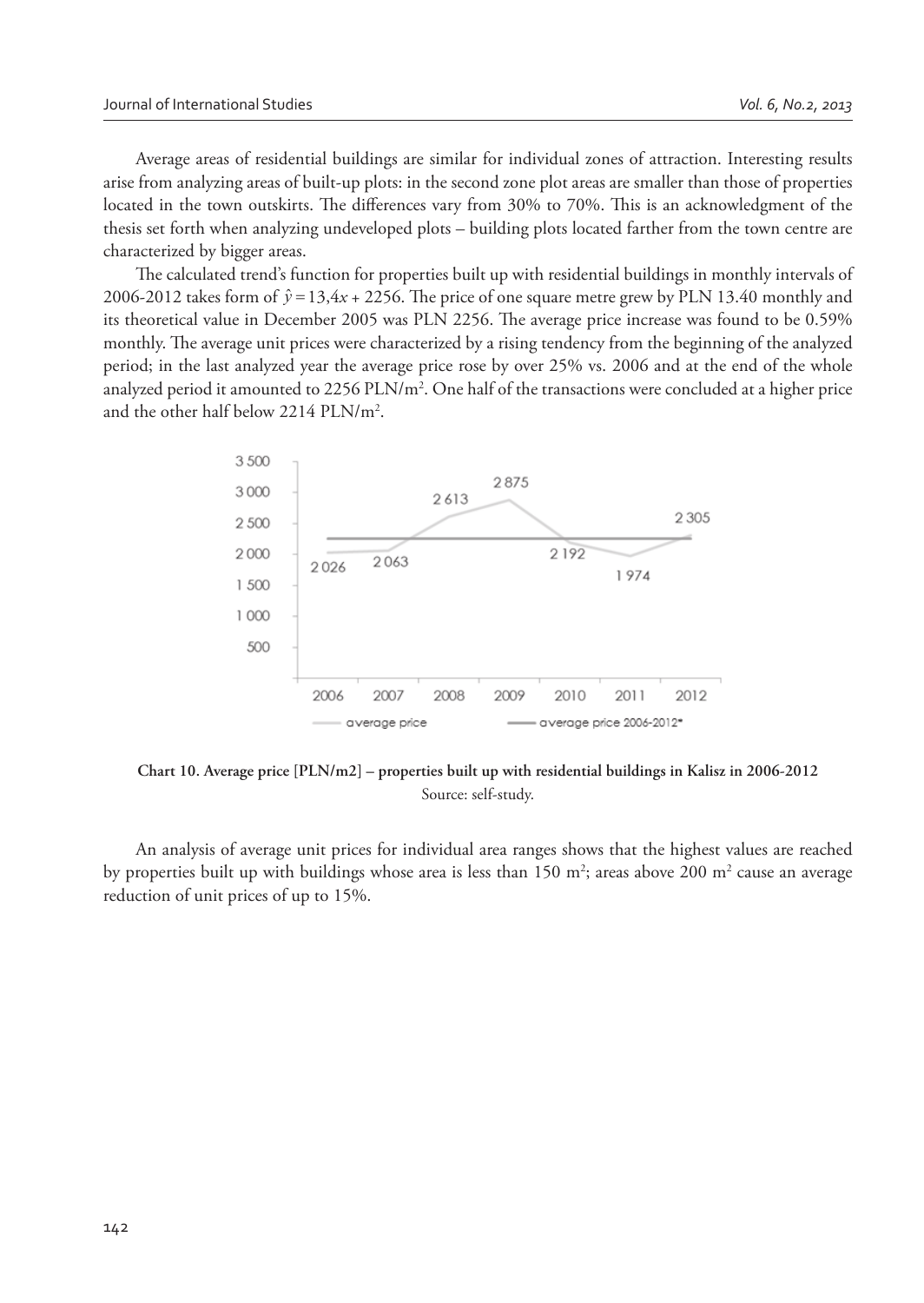

Chart 11. Price fluctuations [PLN/m2] at the market of properties built up with single-family homes in 2006-2012 **in Kalisz – annual trend and the analyzed period's trend**

Source: self-study.

The trend lines in the above chart are marked with annual average price fluctuations in the individual analysis periods. Despite the price increase in 2006-2012 by 7.1% annually on average, 2008 witnessed a slight price reduction (0.9% annually). The highest price increase for residential buildings was recorded in 2010 (2.3% annually).



**Chart 12. Dependence between the price [PLN] and home area [m2]**  Source: self-study

The correlation dependence between the building's usable area and the transactional price is positive (bigger area means higher property price); prices of properties built up with residential buildings are also affected by other factors of lesser influence than the area.